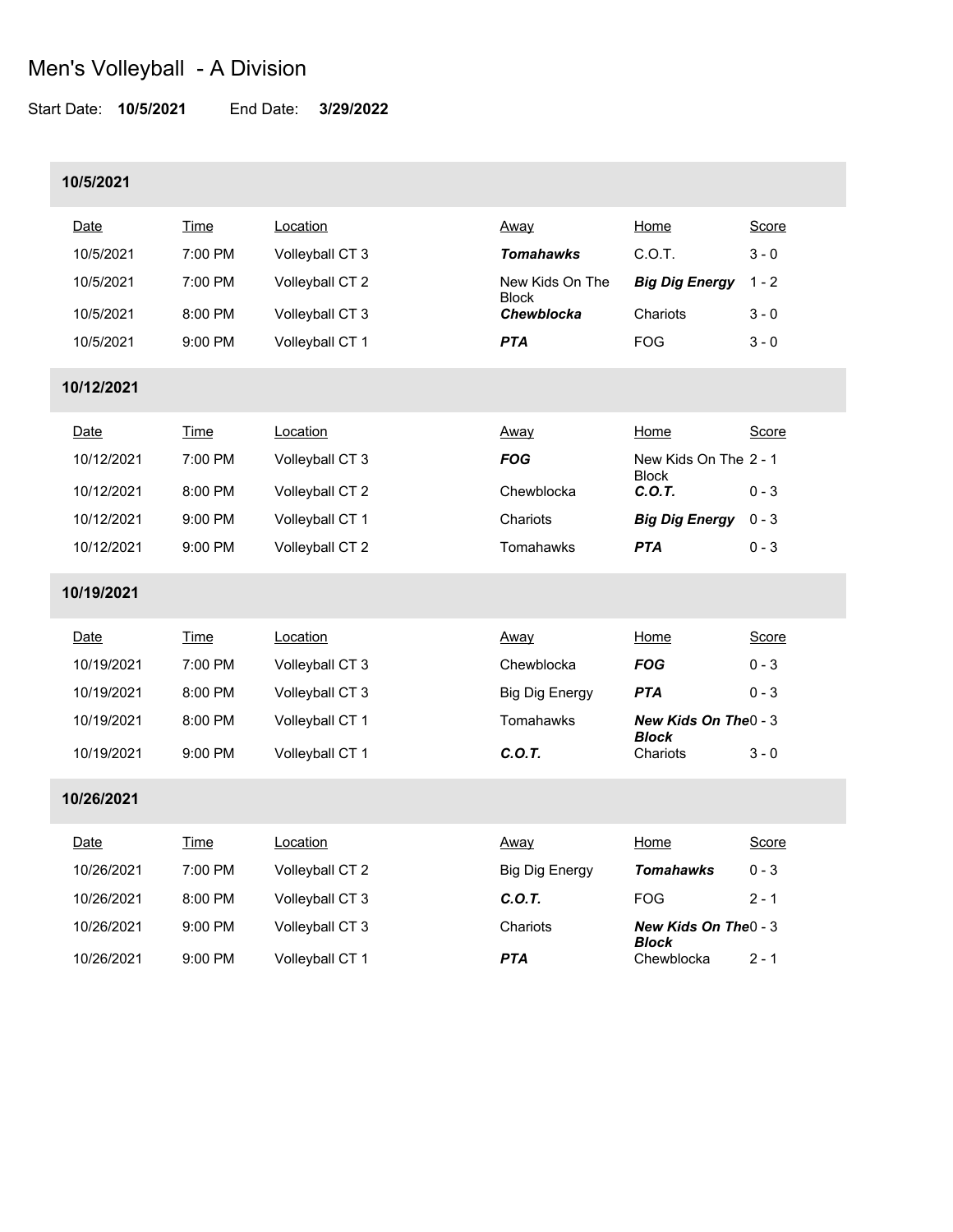#### Start Date: **10/5/2021** End Date: **3/29/2022**

12/7/2021 9:00 PM Volleyball CT 3

### **11/9/2021**

| Date       | Time        | Location        | Away                                   | Home                                 | Score   |
|------------|-------------|-----------------|----------------------------------------|--------------------------------------|---------|
| 11/9/2021  | 7:00 PM     | Volleyball CT 1 | C.O.T.                                 | <b>Big Dig Energy</b>                | $3 - 0$ |
| 11/9/2021  | 8:00 PM     | Volleyball CT 1 | Chewblocka                             | <b>Tomahawks</b>                     | $0 - 3$ |
| 11/9/2021  | 8:00 PM     | Volleyball CT 2 | Chariots                               | <b>FOG</b>                           | $1 - 2$ |
| 11/9/2021  | 9:00 PM     | Volleyball CT 3 | New Kids On The<br><b>Block</b>        | <b>PTA</b>                           | $0 - 3$ |
| 11/16/2021 |             |                 |                                        |                                      |         |
| Date       | <b>Time</b> | Location        | Away                                   | Home                                 | Score   |
| 11/16/2021 | 7:00 PM     | Volleyball CT 2 | <b>FOG</b>                             | <b>Big Dig Energy</b>                | $2 - 1$ |
| 11/16/2021 | 8:00 PM     | Volleyball CT 2 | <b>PTA</b>                             | C.O.T.                               | $2 - 1$ |
| 11/16/2021 | 9:00 PM     | Volleyball CT 3 | <b>New Kids On The</b><br><b>Block</b> | Chewblocka                           | $2 - 1$ |
| 11/16/2021 | 9:00 PM     | Volleyball CT 1 | <b>Tomahawks</b>                       | Chariots                             | $3 - 0$ |
| 11/30/2021 |             |                 |                                        |                                      |         |
| Date       | Time        | Location        | Away                                   | Home                                 | Score   |
| 11/30/2021 | 7:00 PM     | Volleyball CT 1 | Chariots                               | Chewblocka                           | $1 - 2$ |
| 11/30/2021 | 7:00 PM     | Volleyball CT 3 | C.O.T.                                 | Tomahawks                            | $2 - 1$ |
| 11/30/2021 | 8:00 PM     | Volleyball CT 3 | <b>Big Dig Energy</b>                  | New Kids On The1 - 2<br><b>Block</b> |         |
| 11/30/2021 | 9:00 PM     | Volleyball CT 2 | <b>FOG</b>                             | <b>PTA</b>                           | $0 - 3$ |
| 12/7/2021  |             |                 |                                        |                                      |         |
| Date       | <b>Time</b> | Location        | <u>Away</u>                            | Home                                 | Score   |
| 12/7/2021  | 8:00 PM     | Volleyball CT 1 | <b>PTA</b>                             | Tomahawks                            | $3 - 0$ |
| 12/7/2021  | 9:00 PM     | Volleyball CT 1 | C.O.T.                                 | Chewblocka                           | $1 - 2$ |
| 12/7/2021  | 9:00 PM     | Volleyball CT 2 | <b>Big Dig Energy</b>                  | <b>Chariots</b>                      | $1 - 2$ |

| Big Dig Energy                  | <b>Chariots</b> |
|---------------------------------|-----------------|
| New Kids On The<br><b>Block</b> | FOG             |

 $1 - 2$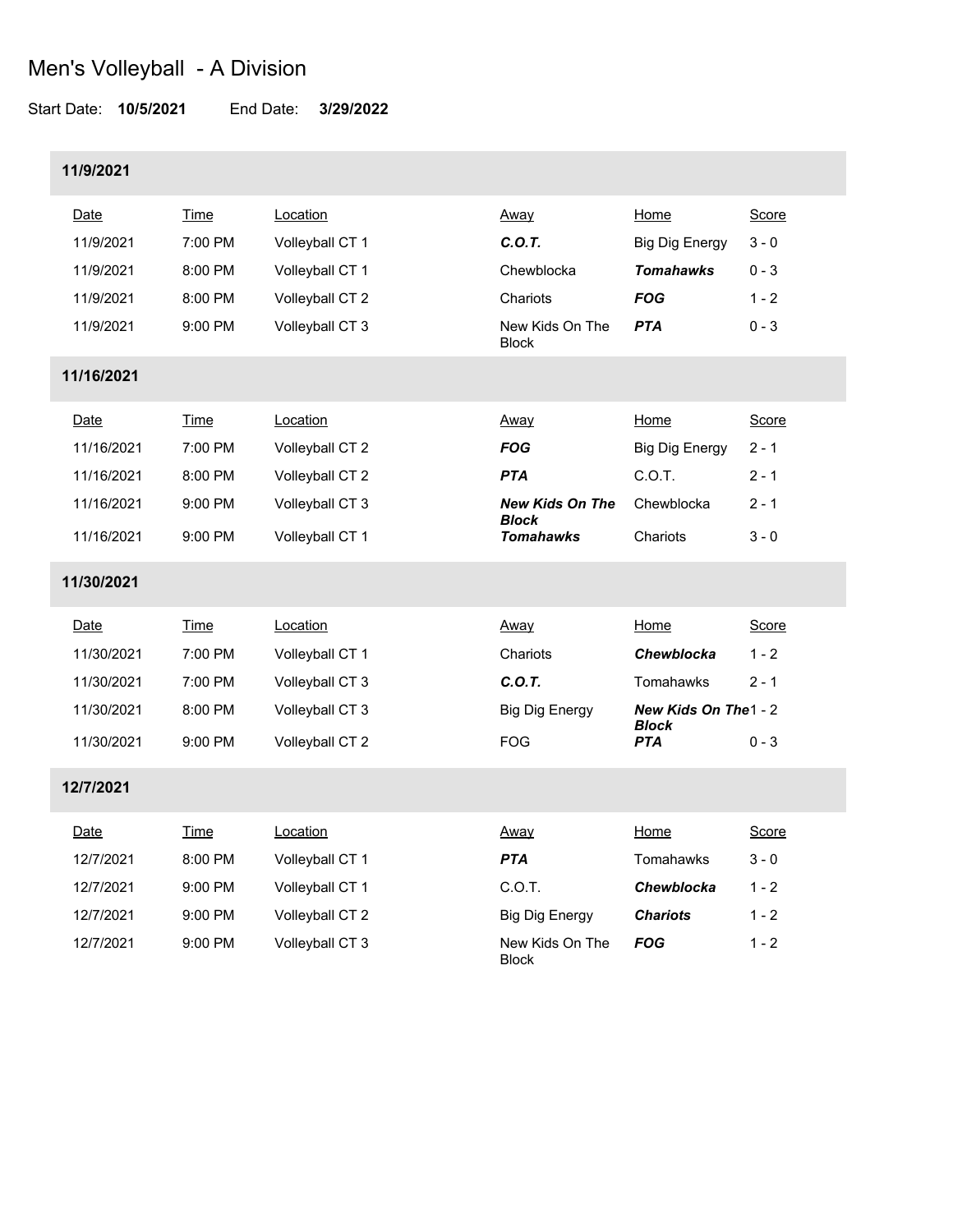#### Start Date: **10/5/2021** End Date: **3/29/2022**

### **1/4/2022**

| Date      | Time        | Location        | Away                       | Home                                       | Score   |
|-----------|-------------|-----------------|----------------------------|--------------------------------------------|---------|
| 1/4/2022  | 7:00 PM     | Volleyball CT 2 | <b>Big Dig Energy</b>      | C.O.T.                                     | $0 - 3$ |
| 1/4/2022  | 7:00 PM     | Volleyball CT 1 | Tomahawks                  | Chewblocka                                 | $0 - 3$ |
| 1/4/2022  | 8:00 PM     | Volleyball CT 1 | <b>PTA</b>                 | New Kids On The 3 - 0                      |         |
| 1/4/2022  | 9:00 PM     | Volleyball CT 3 | <b>FOG</b>                 | <b>Block</b><br>Chariots                   | $3 - 0$ |
| 1/11/2022 |             |                 |                            |                                            |         |
| Date      | <b>Time</b> | Location        | Away                       | Home                                       | Score   |
| 1/11/2022 | 7:00 PM     | Volleyball CT 1 | <b>Big Dig Energy</b>      | <b>FOG</b>                                 | $2 - 1$ |
| 1/11/2022 | 8:00 PM     | Volleyball CT 3 | Chewblocka                 | <b>New Kids On The - 3</b><br><b>Block</b> |         |
| 1/11/2022 | 9:00 PM     | Volleyball CT 1 | Chariots                   | <b>Tomahawks</b>                           | $0 - 3$ |
| 1/11/2022 | 9:00 PM     | Volleyball CT 2 | C.O.T.                     | <b>PTA</b>                                 | $1 - 2$ |
| 1/18/2022 |             |                 |                            |                                            |         |
| Date      | Time        | Location        | Away                       | Home                                       | Score   |
| 1/18/2022 | 7:00 PM     | Volleyball CT 1 | <b>Tomahawks</b>           | <b>FOG</b>                                 | $2 - 1$ |
| 1/18/2022 | 8:00 PM     | Volleyball CT 2 | New Kids On The            | C.O.T.                                     | $1 - 2$ |
| 1/18/2022 | 9:00 PM     | Volleyball CT 3 | <b>Block</b><br>Chariots   | <b>PTA</b>                                 | $0 - 3$ |
| 1/18/2022 | 9:00 PM     | Volleyball CT 2 | Chewblocka                 | <b>Big Dig Energy</b>                      | $3 - 0$ |
| 1/25/2022 |             |                 |                            |                                            |         |
| Date      | <b>Time</b> | Location        | Away                       | Home                                       | Score   |
| 1/25/2022 | 7:00 PM     | Volleyball CT 2 | <b>New Kids On The</b>     | <b>Big Dig Energy</b>                      | $2 - 1$ |
| 1/25/2022 | 8:00 PM     | Volleyball CT 1 | <b>Block</b><br>Chewblocka | Chariots                                   | $3 - 0$ |
| 1/25/2022 | 8:00 PM     | Volleyball CT 3 | Tomahawks                  | C.O.T.                                     | $1 - 2$ |

1/25/2022 9:00 PM Volleyball CT 1 *PTA* FOG 3 - 0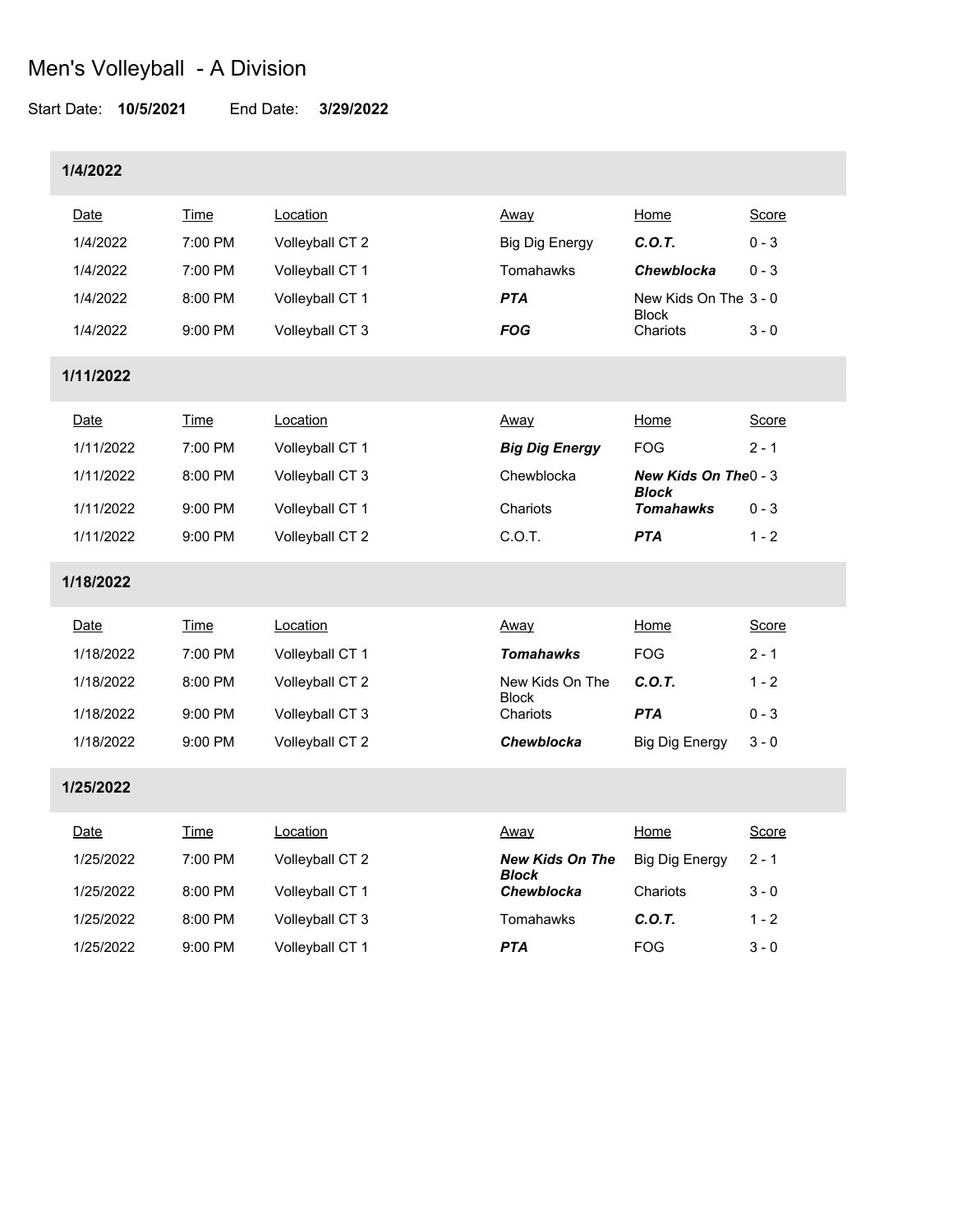#### Start Date: **10/5/2021** End Date: **3/29/2022**

### **2/1/2022**

| Date        | Time        | Location        | Away                  | Home                                  | Score        |
|-------------|-------------|-----------------|-----------------------|---------------------------------------|--------------|
| 2/1/2022    | 7:00 PM     | Volleyball CT 1 | <b>Chewblocka</b>     | C.O.T.                                | $2 - 1$      |
| 2/1/2022    | 8:00 PM     | Volleyball CT 2 | <b>FOG</b>            | New Kids On The 1 - 2<br><b>Block</b> |              |
| 2/1/2022    | 9:00 PM     | Volleyball CT 3 | Tomahawks             | <b>PTA</b>                            | $1 - 2$      |
| 2/1/2022    | 9:00 PM     | Volleyball CT 1 | Chariots              | <b>Big Dig Energy</b>                 | $0 - 3$      |
| 2/8/2022    |             |                 |                       |                                       |              |
| Date        | <b>Time</b> | Location        | Away                  | Home                                  | Score        |
| 2/8/2022    | 8:00 PM     | Volleyball CT 1 | Tomahawks             | New Kids On The 1 - 2<br><b>Block</b> |              |
| 2/8/2022    | 8:00 PM     | Volleyball CT 3 | Chewblocka            | <b>FOG</b>                            | $1 - 2$      |
| 2/8/2022    | 9:00 PM     | Volleyball CT 1 | C.O.T.                | Chariots                              | $3 - 0$      |
| 2/8/2022    | 9:00 PM     | Volleyball CT 2 | <b>Big Dig Energy</b> | <b>PTA</b>                            | $0 - 3$      |
| 2/15/2022   |             |                 |                       |                                       |              |
| Date        | Time        | Location        | Away                  | Home                                  | Score        |
| 2/15/2022   | 8:00 PM     | Volleyball CT 2 | C.O.T.                | <b>FOG</b>                            | $0 - 3$      |
| 2/15/2022   | 8:00 PM     | Volleyball CT 3 | <b>Big Dig Energy</b> | <b>Tomahawks</b>                      | $0 - 3$      |
| 2/15/2022   | 9:00 PM     | Volleyball CT 2 | Chariots              | New Kids On The 0 - 3<br><b>Block</b> |              |
| 2/15/2022   | $9:00$ PM   | Volleyball CT 1 | <b>PTA</b>            | Chewblocka                            | $2 - 1$      |
| 2/22/2022   |             |                 |                       |                                       |              |
| <u>Date</u> | <u>Time</u> | Location        | <u>Away</u>           | Home                                  | <b>Score</b> |
| 2/22/2022   | 7:00 PM     | Volleyball CT 2 | C.O.T.                | New Kids On The 2 - 1<br><b>Block</b> |              |
| 2/22/2022   | 8:00 PM     | Volleyball CT 1 | <b>Big Dig Energy</b> | <b>Chewblocka</b>                     | $1 - 2$      |
| 2/22/2022   | 9:00 PM     | Volleyball CT 3 | <b>FOG</b>            | <b>Tomahawks</b>                      | $0 - 3$      |
| 2/22/2022   | 9:00 PM     | Volleyball CT 2 | <b>PTA</b>            | Chariots                              | $3 - 0$      |